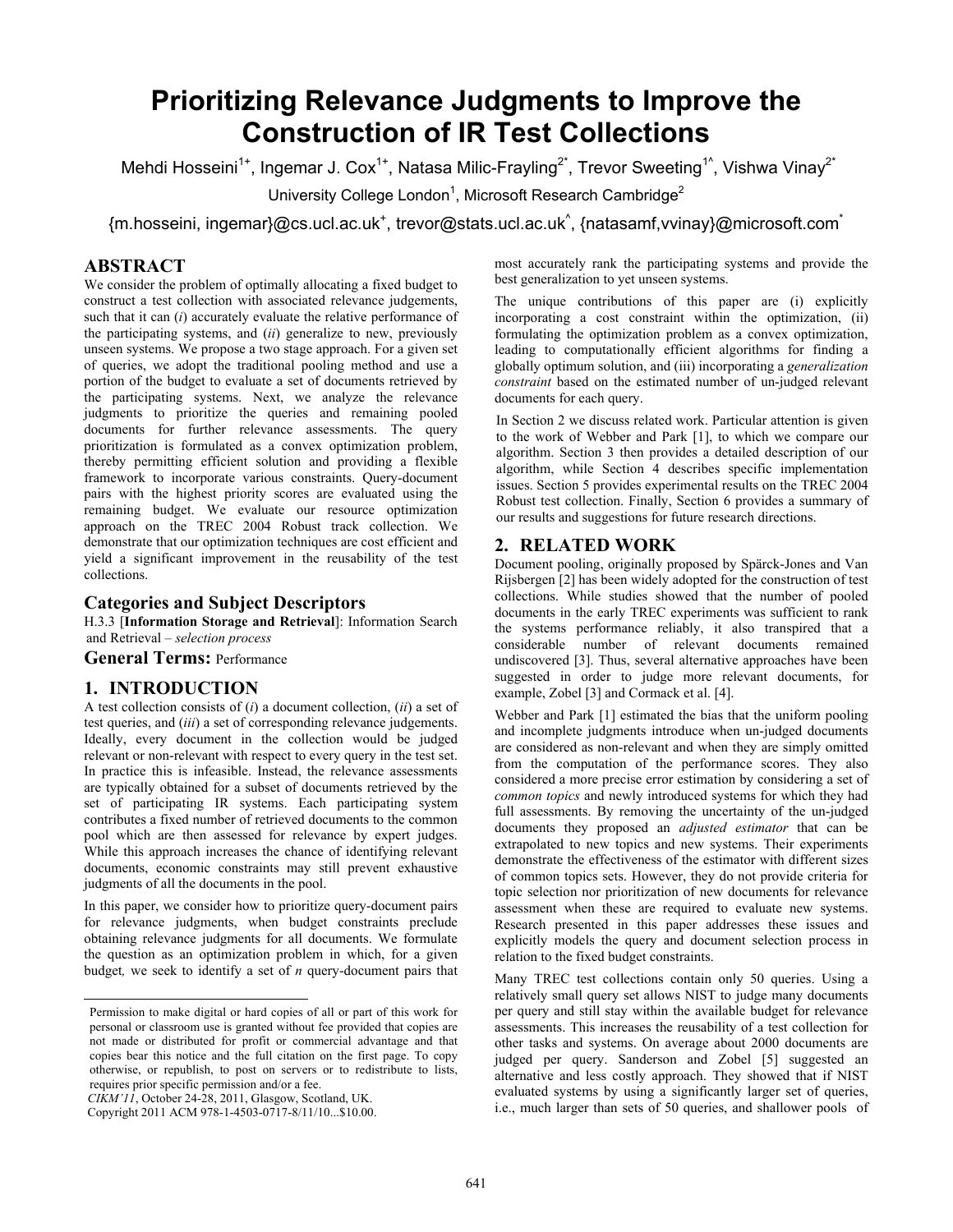candidate documents, i.e., much smaller than 100 documents per query, then the assessors' effort would be greatly reduced without compromising the accuracy of evaluation. Carterette and Smucker [6] supported this suggestion by using statistical tests. Evaluation based on a large number of queries with shallow judgments motivated a variety of approaches for selecting documents for assessments and defining evaluation metrics for partially judged result sets, such as statAP [7] or MTC [8].

Following the belief that a larger query set is desirable, the TREC 2007 Million Query track [9] was the first to include thousands of queries. The organizers made use of recent document selection methods to collect few judgments per query. However, due to the small number of documents assessed per query, the reusability of such a test collection still remains questionable [10]. This raises a fundamental question of how many and which documents should be assessed per query to achieve an optimal trade-off between the evaluation accuracy and the limited budget that is available for document assessments. In our work, we give a mathematical formulation of this problem that is tractable and extendible to include various refinements.

## **3. PROBLEM FORMULATION**

Let S denote the population of all IR systems. Although the distribution of *S* is unknown, we assume that all, past, present and future systems are drawn from this distribution. This is a simplifying assumption but a good starting point for developing the mathematical model.

We are given a document corpus  $\mathcal D$  and a set of  $N$  test queries  $\mathbf{Q}_N = \{q_1, q_2, \dots, q_N\}$ . We assume that there is a set  $\mathbf{S}_L$  of *L* participating systems ( $S_L \subset S$ ), each of which returns a number of retrieved documents for each of *N* queries. From the retrieved documents we create a *common pool*  $\mathcal{P}$ , ( $\mathcal{P} \subset \mathcal{D}$ ) of documents to be used for comparative evaluation of the systems. Let  $\Omega$  denote the desired budget required to build relevance judgments over the pooled documents  $\mathcal{P}$ . For a given budget  $B$ , that is much smaller than  $\Omega$  ( $B \ll \Omega$ ), we seek to collect relevance judgments for a subset of query-document pairs in order to accurately evaluate the performance of the participating systems and reliably estimate the performance of yet unseen systems. We propose a two-stage process to allocate the limited budget *B*, which we outline next.

#### *Stage 1. – Acquire relevance judgments for an initial set of documents in* **P***.*

In the first stage we allocate a portion  $B<sub>I</sub>$  of the budget *B* to assess the relevance of some of the documents in the common pool  $\mathscr{P}$ . A number of methods have been proposed to select documents for relevance assessment, e.g. [8]. Generally, the selection methods assign a priority value  $w_d$  to each document and process them accordingly. Given a limited budget, the simplest allocation strategy is to divide the budget equally among *N* queries and, for each query, select a fixed number of documents with the highest priority scores. In the standard pooling technique, the documents are ranked based on the query relevance. Thus one can choose a uniform pool depth across queries to select documents to fit the available budget  $B_1$ . Therefore, the priority score  $w_d$  is 1 for documents above the cut-off rank and 0 for those below.

#### *Stage 2. – Selectively expand relevance judgments*

In the second stage we utilize the remaining budget,  $B_2$  $(B=B_1+B_2)$ , to extend the pool of relevance judgments from Stage 1. The allocation of  $B_2$  is based on a convex optimization of a cost function that seeks to (i) achieve maximum agreement with the evaluation of  $S_L$  systems using the full set of common documents  $\mathcal P$  and ideal budget Ω, and (ii) generalize to new, unseen systems.

Before we describe in detail the method for prioritizing queries and documents, we first introduce the mathematical notation and formulation of the model.

## **3.1 Concepts and Notation**

For the population of all IR systems *S*, we observe the retrieval performance of each participating system over a finite set of *N* test queries. The performance measurements are represented in the form of a performance matrix *X*. Each row corresponds to a system and each column to a query<sup>1</sup>. An entry  $x_{i,j}$  in *X* denotes the performance score of the *i-th* system on the *j-th* query. We refer to a column of the matrix *X* as a *query-system vector* comprising the performance scores of all the systems for a given query. The column vector *m* is the average of all query-systems vectors across queries. Let  $\mu$  denote the average performance of a randomly selected system in  $S$  across all the queries. If  $x$  is the system's row in the matrix *X,* then

$$
\mu = N^{-1} x e
$$

where  $e = \{1\}^{N \times 1}$  is an *N*-dimensional vector of 1's. By definition, the column vector  $\boldsymbol{m}$  comprises system average performance *µ.*

We are interested in the expectation and variance of  $\mu$  across all the systems. We therefore define  $\alpha \in R^{1 \times N}$  to be the vector of average performance scores for an individual query across the systems. Further, let  $\Sigma$  denote the  $N \times N$  covariance matrix of the *N* query-systems vectors. Then the expectation and the variance of  $\mu$  across systems are given by [11],

$$
E(\mu) = N^{-1} \alpha e, \quad var(\mu) = N^{-2} e^T \Sigma e
$$

More generally, the performance  $\mu$  of a system can be expressed as a weighted combination of the scores  $x_{i,j}$ . Let  $\beta \in [0,1]^{N \times 1}$ denote the associated weight vector with real values in [0,1]. Then the weighted average is expressed as  $\mu_{\beta} = x\beta$  and the expectation and the variance of  $\mu_B$  across systems are given by

$$
E(\mu_\beta) = \alpha \beta
$$
,  $var(\mu_\beta) = \beta^T \Sigma \beta$ 

We now determine  $\beta$  as priority scores of queries in order to expand relevance judgments from Stage 2 under specified conditions.

## **3.2 Prioritizing Query-Document Pairs**

In practice, it has been shown that some documents are more effective than others in discriminating systems' performance for a given query (e.g., [8]  $&$  [12]). Similarly, some queries are more effective than others [13]. Thus, it is useful to define a querydocument priority score  $s_{qd}$  as  $s_{qd} = w_q \times w_d$  where  $w_q$  and  $w_d$ are weight coefficients for queries and documents, respectively. While there are many ways to prioritize documents [8], for simplicity, we adopt the uniform selection of documents across queries and focus our attention on the query prioritization.

We consider a query *j* as representative of the query set if its performance across systems is similar to the average performances of systems across all the test queries, i.e., the *j-th* column of *X* is close to the vector *m*.

Our objective is to determine the most representative subset of queries based on several criteria. We formalize this by defining the vector  $m<sub>β</sub>$  to represent the weighted average performance of

1

 $1$  For simplicity we shall denote the row and the column vector in the same manner; it will be clear from the context which operation is being performed with the vectors.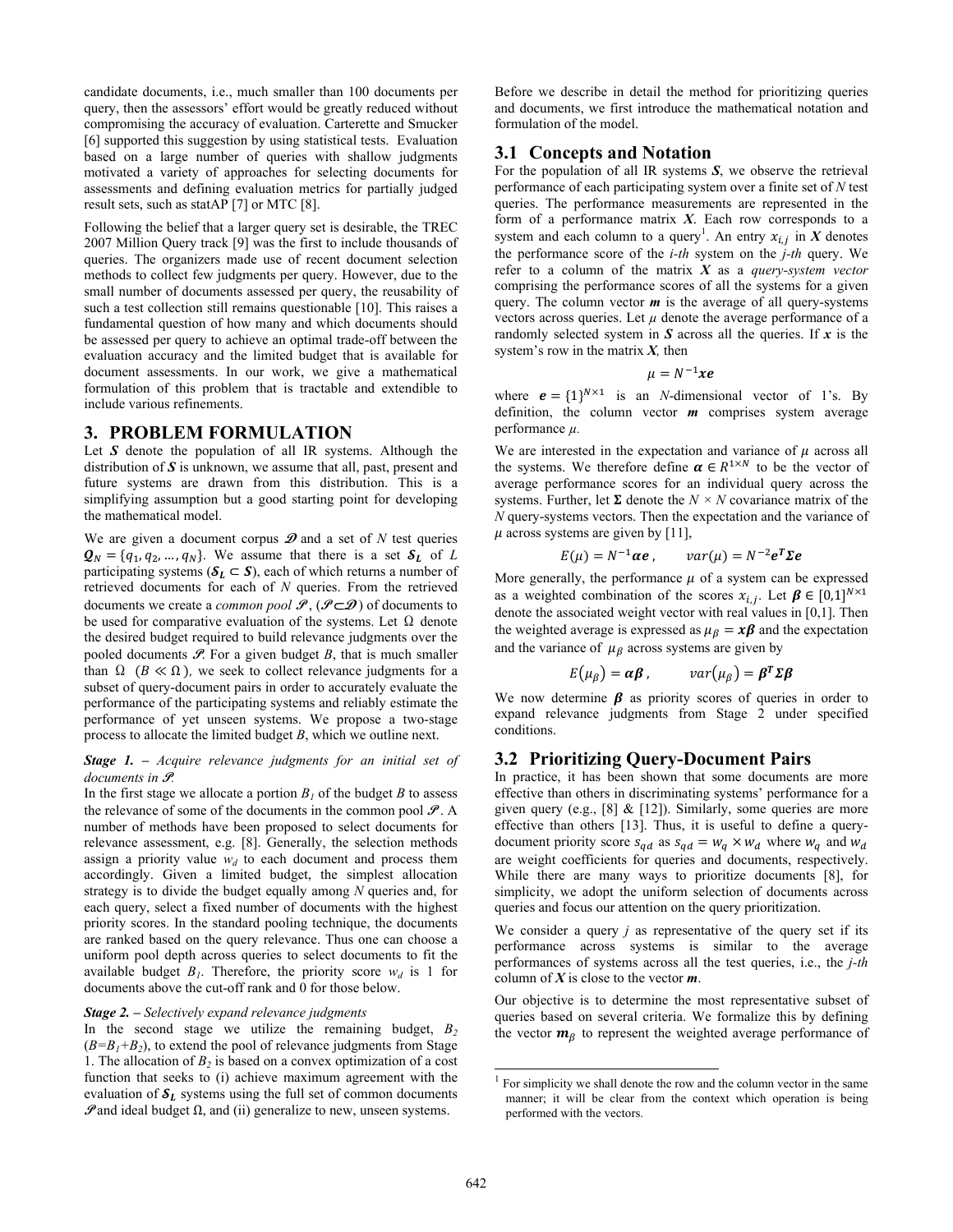the systems across queries with query weights  $\beta$  and  $m_{\beta}[i] =$  $\mu_{\beta i}$ , { $\forall i : s_i \in S$ }, the weighted average performance of the system *i* across queries. We introduce an objective function  $f(\beta)$ to define the distance criteria between  $m_\beta$  and  $m$ . In the context of IR systems evaluation, two criteria naturally present themselves: (i) the similarity in the ranking of the systems and (ii) the similarity in the absolute values of performance, i.e.,  $\mu_{\beta i} \approx \mu_i$ .

The closeness of two rankings is usually measured using Kendallτ. Unfortunately, using such a measure leads to computationally inefficient solutions. Consequently, we did not consider this similarity measure further. However, we do use Kendall-τ as an evaluation measure in our experiments to assess the quality of the optimization method.

#### *3.2.1 Performance Score Similarity*

There are many ways to characterize similarity in values between  $m<sub>β</sub>$  and  $m$  such as the mean squared error and correlation. In our experiments we measure and report on correlation. Experiments with mean squared error are reported in [14].

The linear correlation measure  $\rho_{\beta}$ , between  $\mu_{\beta}$  and  $\mu$  is given by

$$
\rho_{\beta} = \frac{cov(\mu, \ \mu_{\beta})}{var(\mu)^{1/2}var(\mu_{\beta})^{1/2}} = \frac{e^T \Sigma \beta}{(e^T \Sigma e)^{1/2} (\beta^T \Sigma \beta)^{1/2}} \tag{2}
$$

with the covariance between  $\mu$  and  $\mu$ <sub>β</sub> computed as

$$
cov(\mu, \mu_{\beta}) = N^{-1} E \{e^{T}(x - \alpha)^{T}(x - \alpha)\beta\} = N^{-1} e^{T} \Sigma \beta
$$

where  $x \in R^{1 \times N}$  represent a system row in the matrix *X*. We seek a set of  $\beta$  coefficients that maximizes  $\rho_{\beta}$ . Reordering Equation (2) gives

$$
\gamma_{\beta} \equiv (e^T \Sigma e)^{1/2} \rho_{\beta} = \frac{e^T \Sigma \beta}{(\beta^T \Sigma \beta)^{1/2}} \qquad (3)
$$

Maximizing  $\rho_{\beta}$  is equivalent to maximizing  $\gamma_{\beta}$  since  $(e^T \Sigma e)^{\frac{1}{2}}$  is a constant. The maximum value of Equation (2) can be approximated by the minimization problem that is expressed in a quadratic programming form<sup>2</sup>:

$$
min_{\beta} \qquad f(\beta) = \frac{1}{2} \beta^T \Sigma \beta - \eta \ e^T \Sigma \beta \tag{4}
$$

where the  $\eta \geq 0$  is a regularization parameter to adjust the tradeoff between the quadratic part ( $\beta^T \Sigma \beta$ ) and the linear part ( $e^T \Sigma \beta$ ) part. In our experiments the regularization term  $\eta$  is set to  $N^-$ We now add constraints to arrive to the final optimization function.

#### **3.3 Constraints**

We consider two constraints. The first establishes the maximum available budget that can be used for additional judgments while the second, referred to as the *generalizability constraint*, ensures effective evaluation of new, previously unseen systems. We note that other constraints could easily be incorporated into this framework.

### *3.3.1 Budget Constraint*

During Stage 2, we assume that a fixed budget  $B_2$  is available for relevance judgments. It is natural to assume that the budget is allocated in proportion to each query's priority. We can, without loss of generality, take the query weight coefficients  $\beta$  to represent the proportion of the available budget that will be allocated to individual queries. In other words, if query *j* has a corresponding weight  $\beta \geq 0$ , we will expend a proportion of the

budget that is a function of  $\beta_i$ . Given the finite budget, we have that  $\sum_{j=1}^{N} \beta_j = \frac{B_2}{\Omega - B_1}$ . The number of 'active' queries, i.e., queries for which  $\beta$ <sup>*j*</sup>  $>$ 0, is then based on the optimization:

$$
min_{\beta} f(\beta) \qquad subject \ to: \begin{cases} \sum_{j=1}^{N} \beta_j = \frac{B_2}{\Omega - B_1} \\ \forall j : 0 \le \beta_j \le 1 \end{cases} \tag{5}
$$

#### *3.3.2 Generalizability Constraint*

If all the relevant documents for each query in the test collection are identified, then the test collection generalizes to any system. While we cannot guarantee that all the relevant documents are detected, it is clear that the *fewer unidentified relevant documents there are, the more generalizable the test collection is*. Thus, we define a cost function that not only minimizes the difference between  $m<sub>β</sub>$  and  $m$ , but also minimizes the number of un-judged relevant documents.

Let  $r_i$  be the expected number of un-judged relevant documents for query  $q_i$ . Given that we allocate  $\beta_i \times (\Omega - B_1)$  of the  $B_2$  budget to a query  $q_i$  then, at the end of the Stage 2, the number of newly judged relevant documents will be proportional to  $\beta_i r_i$ . Thus, the total number of relevant documents judged in Stage 2 is simply  $\sum_{j=1}^{N} \beta_j r_j$ , ignoring the constant of proportionality. Clearly, we want to maximize the total number of relevant documents in order to achieve maximum generalizability. Using a Lagrange multiplier  $\lambda$  we combine the constraint and the objective function  $f(\boldsymbol{\beta})$  to obtain

$$
QP = \min_{\beta} \left[ f(\beta) - \lambda \frac{\sum_{j=1}^{N} \beta_j r_j}{\sum_{j=1}^{N} r_j} \right] \text{ subject to: } \begin{cases} \sum_{j=1}^{N} \beta_j = \frac{B_2}{\Omega - B_1} \\ \forall j : 0 \le \beta_j \le 1 \end{cases} \tag{6}
$$

where  $\sum_{j=1}^{N} r_j$  is added as a normalization factor to keep the first and second term in the same scale. The above optimization function is convex and we solve it using a sequential quadratic programming algorithm [16]. Section 4.2 discusses how to estimate the expected number of relevant documents  $r_i$ .

## **4. IMPLEMENTATION DETAILS**

Before describing the experiments, we discuss a number of implementation issues. Note, however, that we cover setting of  $\lambda$ in Section 5.

## **4.1 Random Sampling of Systems**

In practice, the mean vector  $\alpha$  and the covariance matrix  $\Sigma$  are unknown because the complete population of systems *S* is unknown. Indeed, we have no information about yet unseen systems. Instead, we have a sample of  $x_1$ , ...  $x_L$  of scores  $(x_i)$  is a row of matrix *X*) of *L* participating systems by which we can estimate  $\alpha$  and  $\Sigma$ . Assuming that the set of participating systems is uniformly sampled from  $S$ , the standard unbiased estimators of  $\alpha$ and  $\Sigma$ , denoted as  $\hat{\alpha}$  and  $\hat{\Sigma}$ , are given by

$$
\widehat{\boldsymbol{\alpha}} = \overline{\boldsymbol{x}} \equiv L^{-1} \sum_{i=1}^{L} x_i , \quad \widehat{\boldsymbol{\Sigma}} = (L-1)^{-1} \sum_{i=1}^{L} (x_i - \widehat{\boldsymbol{\alpha}})^T (x_i - \widehat{\boldsymbol{\alpha}})
$$

If *L* is large and the sample of participating systems is diverse, we can get reliable estimations of  $\alpha$  and  $\Sigma$ .

In practice, new systems may not be considered as drawn from a random sample. For example, over time, new systems are likely to perform better than participating systems, as system performance improves. In this case, we can use unbiased estimators for *weighted* systems to approximate  $\alpha$  and  $\Sigma$ . Unfortunately, space

 $\overline{c}$ <sup>2</sup> The optimization form in Equation 3 is in *convex-fractional form* [15] and is optimized by transferring it to quadratic programming form.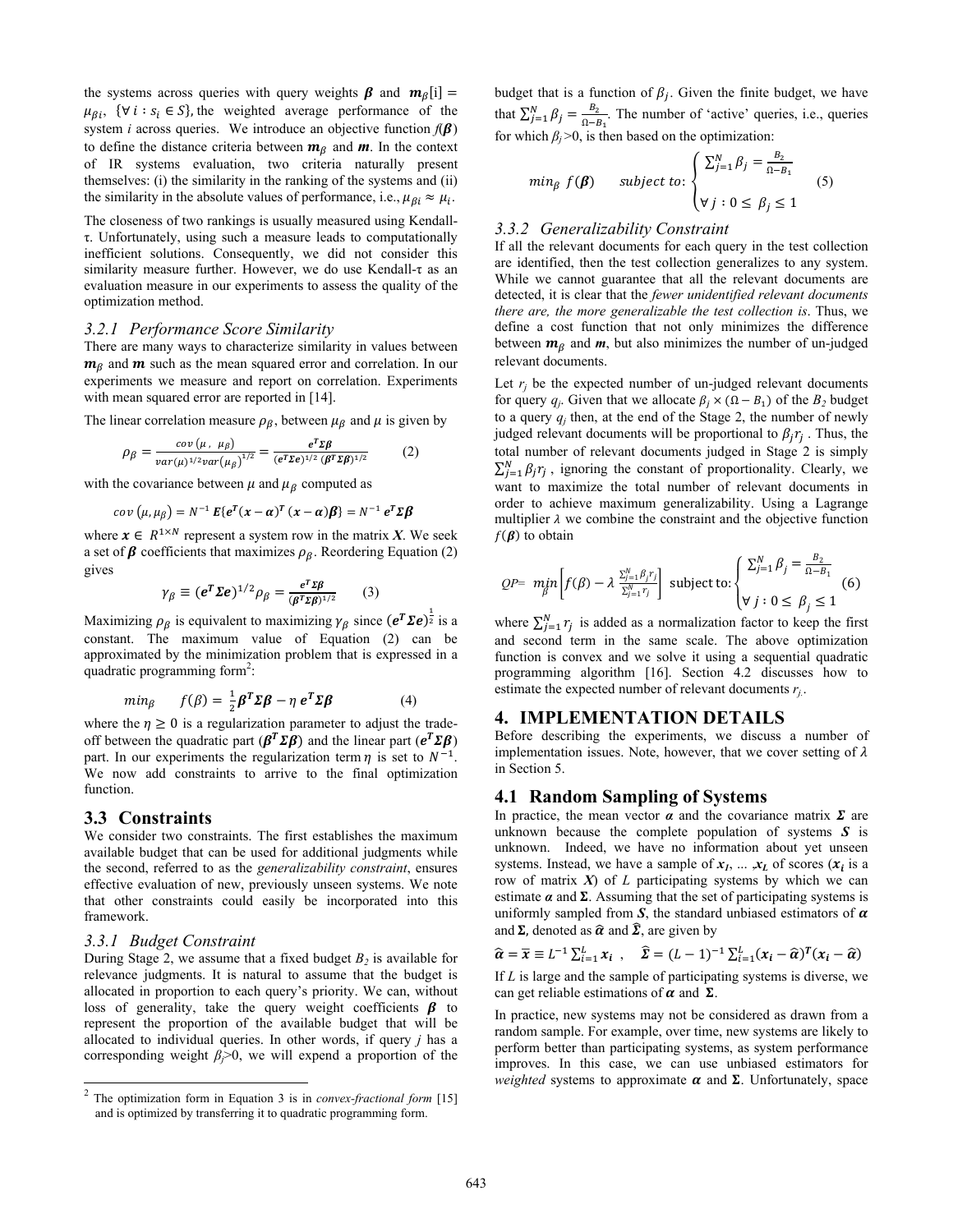limitations precludes further discussion and the interested reader is directed to [17].

# **4.2 Estimating the Number of Unseen Relevant Documents**

It is difficult to determine whether or not all relevant documents for a query have been judged. However, the prior work of Zobel [3] suggests that some degree of estimation is possible, given an initial set of relevance judgments.

Given a set of initially judged documents, Carterette et al. [18] applied logistic regression to calculate the probability of relevance of un-judged documents. We use the same method to partition unjudged documents into relevant and non-relevant. Specifically, given an initial set of judged documents for a query, the relevance of a document  $d_i$  to query  $q_i$  is estimated by:

$$
R(d_i, q_j) = \frac{1}{1 + \exp(-\mathbf{w}^T \mathbf{F})}
$$

where  $w$  is the parameter vector of the model and  $\bf{F}$  is a feature vector that uses the document similarity features as introduced in [18]. An un-judged document  $d_i$ , retrieved for a query  $q_j$  is labelled as relevant if the probability of relevance  $R(d_i, q_j)$ 0.5; otherwise  $d_i$  is labelled as non-relevant. Hence, the total number of relevant unseen documents for a query *j* is estimated by the number of un-judged documents with  $R(d_i, q_i) > 0.5$ .

## **5. EXPERIMENTAL EVALUATION**

In this Section we describe a set of experiments that we conducted to evaluate the proposed *QP* method (Equation 6). Evaluations are conducted by comparing the ranking of the systems based on the full set of queries and available relevance judgments, with the ranking based on our method. The comparison uses Kendall-τ.

In the evaluation, we are particularly interested in the generalization to unseen systems. Thus we define the criteria for identifying markedly different systems. We use the *mean average reuse* (MAR) to characterize individual systems (see Section 5.3) and select those with low MAR as 'new', yet unseen systems.

Note, in order to avoid bias against any individual system, all participating systems contribute equally to the pooling of documents in both phases.

## **5.1 Benchmarks**

We consider three baseline methods for resource allocation in comparison with our resource optimization method (*QP*):

*(i) Uniform Allocation (UN)*, in which the available budget is uniformly allocated across queries. For example, if the budget can cover only 200 new judgments and there are 100 queries, we judge two new documents per query.

*(ii) Random Allocation (RA)*, in which a random set of *n* queries is selected and the budget  $B_2$  is uniformly allocated across the selected queries. In our experiments we use *n* that corresponds to the number of queries selected by our optimization method. We repeat the random query sampling for 1000 trials and report the average of the corresponding results.

*(iii) Score Adjustment (SA)*, in which a random set of *n* queries is selected and the budget  $B_2$  is uniformly allocated across the selected queries. Once the new relevance judgments are acquired. one can compare the difference between the original and new performance scores and use the average bias as a correction term for both the queries and the systems, as proposed by Webber and Park [1].

Note, the original algorithm by Webber and Park [1] assumes that relevance judgments are rendered for documents retrieved by new systems. In our context, the score adjustment is applied to the relevance judgments of documents within the common pool  $\mathscr{P}$ , i.e., contributed by the participating systems. We use the *SA* method in 1000 trials of random query sampling and report the average of the corresponding results.

## **5.2 Data Sets and Parameter Settings**

Our experiments were performed using TREC 2004 Robust track. Normally, organizations participating in TREC register as *sites*  and submit a number of experimental *runs* for evaluation. These runs often represent variations of the same IR system. For our purposes we consider each *run* as an individual IR system but take special care when considering IR submissions from the same site. In particular, when experiments require that we exclude some of the systems in order to treat them as 'new' systems, we hold out the entire set of runs from the same site. Furthermore, during the computation of performance metrics, we remove documents that are uniquely retrieved by the held-out systems.

The TREC 2004 Robust track consists of 249 queries, 14 sites with a total of 110 automatic runs, and 311,410 relevance judgments obtained over documents in TREC Disks 4 & 5 corpora, excluding the Congressional Record sub-collection.

Comparative evaluation of TREC runs is conducted based on the *average precision* (AP). However, since we use only a fraction of relevance judgments in Stage 1, many documents remain unjudged. Consequently, the AP scores measured for participating systems are uncertain and the performance matrix *X* is noisy. For that reason, in our experiments we use *infAP* rather than AP to measure systems effectiveness with respect to the initial judgments. The *infAP* scores provide a better approximation of the true AP scores [19] and, hence, a less noisy performance matrix *X***.**

## **5.3 Experimental Setup**

In order to test the generalization and robustness of the four resource allocation methods relative to the evaluation of new systems, we first divide the TREC runs into participating systems and held-out systems. During Stage 1, we randomly select a few sites and use their corresponding runs as participating IR systems. Using the pooling technique we select the set of documents retrieved by these participating systems and compile the corresponding relevance judgments. The pool depth is adjusted to fit the budget allocated to Stage 1.

For each held-out system, and each query, we compute the *average reuse* (AR) [18] to measure the overlap between the documents retrieved by a held-out system and the judged documents. We then define the *mean average reuse* (MAR) as the average of AR values over the full set of queries. Based on the MAR values, we split the held-out systems into two groups. The first group consists of systems with high MAR across runs. This auxiliary group is evaluated with the relevance judgments obtained at Stage 1 and their performance values are added to the matrix *X.* Note, however, that the auxiliary group does not contribute to the document pool. The second group, consisting of runs with low MAR values, forms the set of new systems.

The full experiment comprises the following steps:

- 1. Pick *s1* percent of sites at random, these are the *held-in* sites.
- 2. For each query, construct the training pool of top  $k_0$ documents using documents retrieved by the held-in runs and collect the associated relevance judgments. Compute the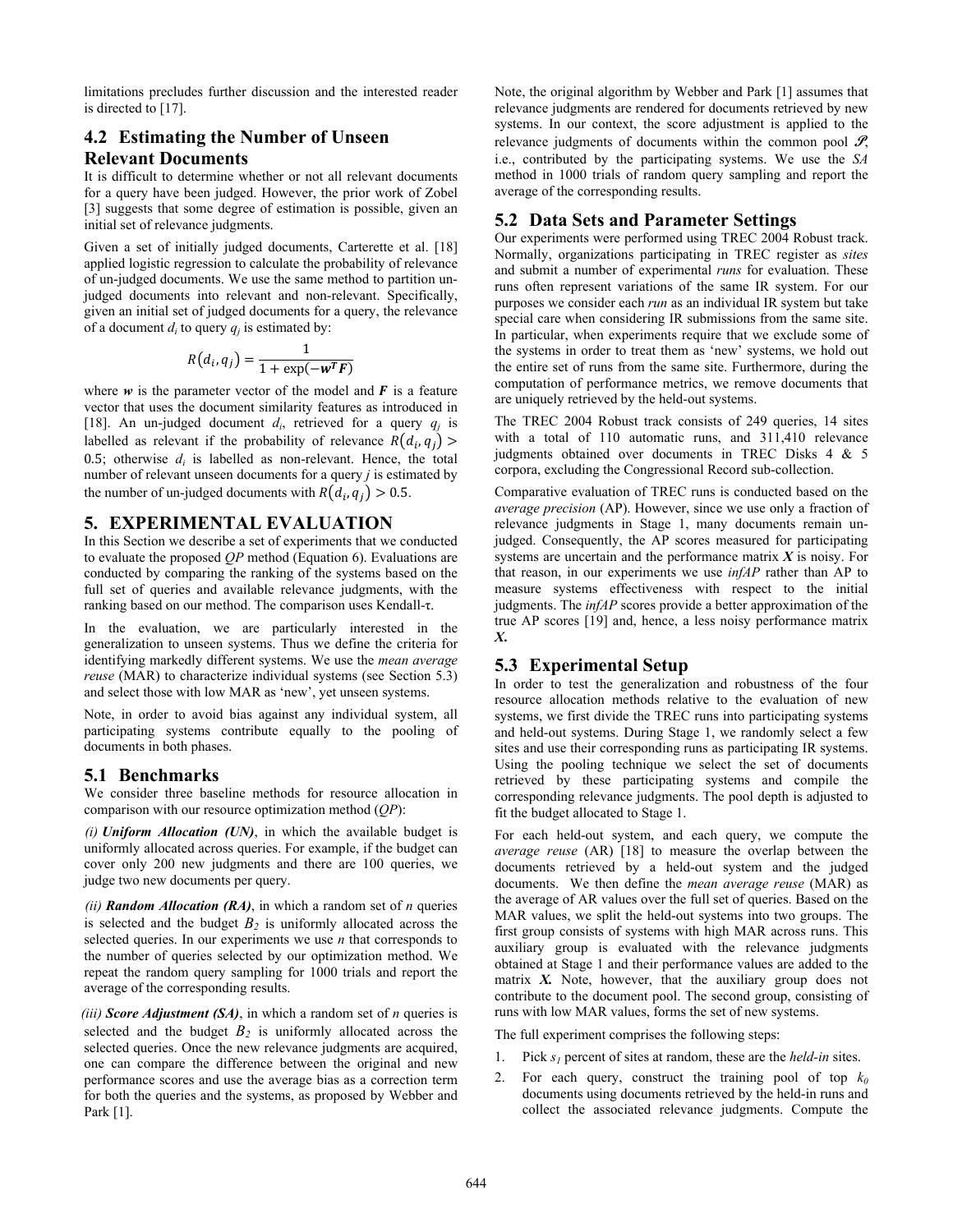performance matrix  $X$ . The value of  $k_0$  is determined based on the budget allocated to Stage 1. The budget is uniformly distributed across queries.

- 3. Compute the MAR for the held-out runs. Average the MAR scores across runs from the same site and produce average reuse score for each site.
- 4. Pick *s2* percent of sites with low MAR scores and treat their runs as *new* systems. The remaining runs, constituting the auxiliary group, are evaluated with the existing (Stage 1) relevance judgments and their performance values are added to the matrix *X.*
- 5. Prioritize queries using the *QP* method, i.e., using the optimization defined in Equation 6.
- 6. For the *RA* and *SA* method, given that *n* queries are activated at step 5 (have non-zero *β* coefficients), randomly select a subset of *n* queries from the total set of *N*.
- Given the budget *B<sub>2</sub>*, acquire additional relevance judgments for documents pooled by participating systems in one of the four ways:
	- (i) *Uniform* (*UN*): for each of the *N* queries, acquire relevance judgments for an additional  $k_l$  documents, where  $k_1$  is adjusted based on  $B_2$ .
	- (ii) Random Allocation (*RA*): for a random sample of *n*  queries acquire relevance judgments for additional  $k_2$ documents per query, where  $n \times k_2 = N \times k_1$ .
	- (iii)Score Adjustments (*SA*): for a random sample of *n*  queries acquire relevance judgments for additional  $k_2$ documents per query, where  $n \times k_2 = N \times k_1$ . Apply score adjustment.
	- (iv) Query-Document Optimization (*QP*): order the querydocument pairs and acquire relevance judgments for the  $N \times k_1$  pairs with the highest priority scores.

#### *5.3.1 Lagrange Multiplier*

The *QP* formulation of the budget optimization in (6) requires the computation of the Lagrange multiplier λ. We determine λ empirically by systematic exploration of the range of values for  $\lambda$ , 0≤λ≤10. This is performed after Stage 1 but before Stage 2.

During Stage 1, we have allocated budget  $B_1$  and acquired the same number of relevance judgments for all queries. We then simulate the steps 1 through 7 above, where we split the budget  $B_1$ into two parts  $B'_1$  and  $B'_2$  in the same proportion as true budget allocation  $B_1$  and  $B_2$ . Note that during this simulation the estimated number  $r_i$  of un-judged relevant documents for a query  $q_i$  is set to the number of relevant documents identified during Stage 1, using the budget  $B_l$  for query  $q_i$ . This ensures that at Stage 2 of the simulation to determine  $\lambda$ , no selected query requires more assessments than we have acquired during Stage 1. Thus, we have all the relevance judgments needed to evaluate the performance of the simulation.

For a particular value of  $\lambda$  within the range 0≤ $\lambda$ ≤10 we apply a 10fold cross-validation technique. In each of the 10 iterations, 10% of participating systems are held out (these become our simulated new systems). Relevant documents that are in the initial document pool but solely retrieved by the held-out systems are removed from the pool. The *QP* method, using the reduced set of judgements, produces a set of query-document pairs. We evaluate this solution by computing the Kendall- $\tau$  of the systems' ranks with the corresponding systems' ranks using all the relevance judgments acquired using budget  $B_1$  and Stage 1. We record the

**Table 1. Result for Robust TREC 2004 runs evaluated by MAP. The first two columns report experimental parameters. The next columns report the Kendall-τ of (i) participating systems, and (ii) previously unseen systems for each resource allocation.** 

| #              | $(s_1, s_2)$<br>% | $(B_1, B_2)$<br>$\times 10^3$ | Kendall- $\tau$       |      |      |      |             |      |      |           |
|----------------|-------------------|-------------------------------|-----------------------|------|------|------|-------------|------|------|-----------|
|                |                   |                               | participating systems |      |      |      | new systems |      |      |           |
|                |                   |                               | UN                    | RA   | SА   | QР   | UN          | RA   | SA.  | <b>OP</b> |
| 1              | (10, 50)          | (2,8)                         | 0.63                  | 0.58 | 0.65 | 0.68 | 0.54        | 0.51 | 0.59 | 0.58      |
| $\overline{2}$ |                   | (5,5)                         |                       | 0.61 | 0.7  | 0.78 |             | 0.52 | 0.66 | 0.71      |
| 3              |                   | (8,2)                         |                       | 0.63 | 0.67 | 0.79 |             | 0.52 | 0.63 | 0.74      |
| 4              | (10, 40)          | (4,16)                        | 0.72                  | 0.66 | 0.76 | 0.9  | 0.68        | 0.62 | 0.7  | 0.76      |
| 5              |                   | (10,10)                       |                       | 0.68 | 0.79 | 0.89 |             | 0.65 | 0.77 | 0.81      |
| 6              |                   | (16,4)                        |                       | 0.74 | 0.81 | 0.91 |             | 0.67 | 0.74 | 0.83      |
| 7              | (20, 40)          | (4,16)                        | 0.79                  | 0.69 | 0.83 | 0.91 | 0.8         | 0.66 | 0.74 | 0.84      |
| 8              |                   | (10,10)                       |                       | 0.75 | 0.82 | 0.89 |             | 0.67 | 0.8  | 0.9       |
| 9              |                   | (16.4)                        |                       | 0.77 | 0.83 | 0.91 |             | 0.7  | 0.81 | 0.91      |

average Kendall-τ for the 10 trials. Finally, we choose the λ value with the highest average Kendall-τ.

## **5.4 Experimental Results**

For the TREC 2004 Robust collection we report experiments using a total budget that covers either 10,000 or 20,000 relevance judgments. This is less than 7% of the collection's assessor budget of 311,410 relevance judgments.

We applied the steps 1 through 7 in Section 5.3 across 10 trials and, in each trial we randomly choose  $s_l$  percent of sites and associated runs as participating systems. The remaining runs are evaluated for MAR and the  $s_2$  percent of sites with the lowest MAR scores are chosen to be *new* systems. Depending on the average MAR scores,  $s_2$  varies between 50% and 40% of the total number of sites. We report averages over the 10 trials. These experiments are repeated for 3 different values of  $s_1$  and  $s_2$ , and 3 different budget allocations,  $B_1$  and  $B_2$ . Table 1 summarizes the results.

We report the Kendall-τ statistic between the ranking of the systems induced by a resource allocation method and the ranking over the full set of queries and corresponding relevance judgments. We report separate Kendall-τ statistics for participating systems and for new systems, which is common in the literature and permits us to separately discuss the accuracy and generalization of the methods.

#### *5.4.1 Experimental Results*

We observe that for all 9 experimental configurations, the Kendall-τ scores of the *QP* method outperform the other three resource allocation methods. Note that the uniform allocation strategy is comparable and often better than the random allocation strategy for both the participating and the new systems. The score adjustment (*SA*) method outperforms the uniform allocation when  $s_1=10\%$  (rows 1 through 6). However, when for  $s_1=20\%$ , the *SA* method performs no better than the uniform allocation for new systems but remains better for participating systems. In contrast, our *QP* method yields superior results in all cases, except for configuration  $#1$ , in which the initial budget  $B<sub>I</sub>$  provides only 2000 relevance judgments, i.e., only 0.6% of the total judgments.

It is important to note that the *QP* method has significantly better Kendall-τ scores than the random allocation method, for both